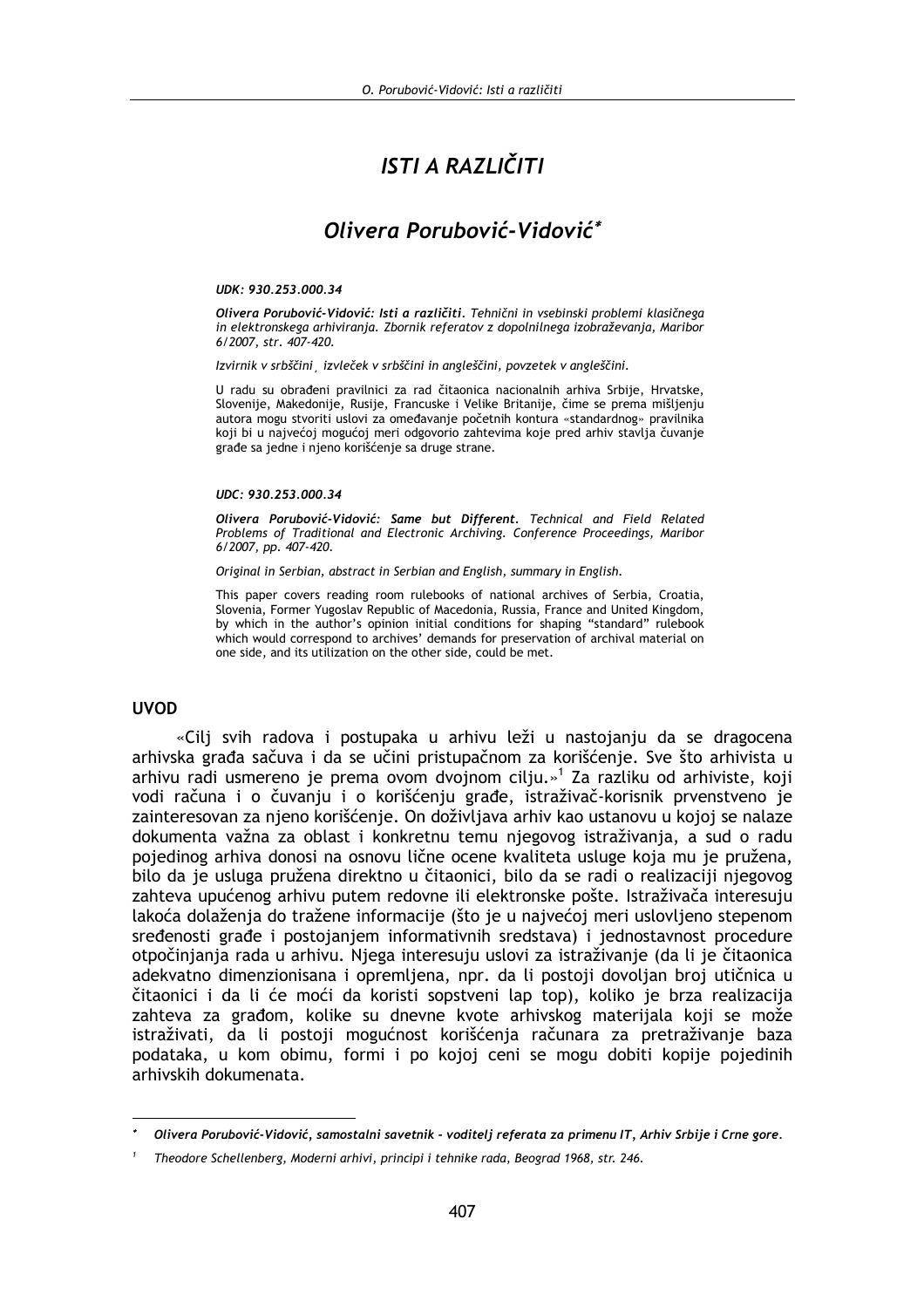I pored toga što zainteresovani mogu doći do pojedinih informacija o arhivskoj građi pisanim putem (redovna ili elektronska pošta), te pregledom veb saitova<sup>2</sup>, veliki broj zainteresovanih spada u grupu onih za koje je poseta arhivu nezaobilazan način dolaska do traženih informacija.<sup>3</sup> Stoga gotovo svi arhivi imaju namenske prostorije za istraživanje arhivskih dokumenata tj. čitaonice, a njihov rad regulisan je tzv. pravilnicima za koriščenje arhivske građe i informativnih sredstava.

#### PRAVILNICI ZA KORIŠČENJE ARHIVSKE GRAĐE I INFORMATIVNIH SREDSTAVA.

Velika pažnja koja se u francuskim arhivima poklanja raznim oblicima «rada sa publikom», pa tako i organizaciji čitaonice, podstakla je autora da se detaljnije pozabavi sadržajem njihovih pravilnika za rad čitaonice arhiva.<sup>4</sup> Prisustvo izvesnih razlika u odnosu na aktuelni pravilnik Arhiva SCG iniciralo je ideju upoznavanja sa pravilnicima za korišćenje arhivskog materijala u nekoliko drugih zemalja. Ovom prilikom biće reči o pravilnicima<sup>5</sup> koji se primenjuju u nacionalnim arhivima, Makedonije, Slovenije, Hrvatske, Rusije, Francuske, Velike Britanije i Srbije, ali i o pravilniku Arhiva SCG<sup>6</sup>.

Uvidom u sadržaj pomenutih pravilnika, može se uočiti da u svakom od njih postoje informacije o radnom vremenu i adresi čitaonice odnosno čitaonica ukoliko ih ima više, da je u njima preciziran način prijavljivanja za istraživanje, dostupnost građe, način trebovanja građe koja će se koristiti, pravila ponašanja u čitaonici, predviđene sankcije u slučaju nepoštovnja tih propisanih pravila, dnevni maksimumi za trebovanje građe, rok zadržavanja trebovane građe, modusi, rokovi i cene kopiranja, te načini vođenja evidencija o korisnicima, korišćenoj građi i izvršenom reprodukovanju građe.

lako po svojoj strukturi isti, pravilnici se razlikuju kako po detaljnosti i preciznosti obrađenih tema tako i po pravilima koja su njima definisana. Imajući u vidu da arhivska građa predstavlja kulturno nasleđe, jedinstvene izvore za istoriju pojedinih naroda i društva u celini, opšte dobro koje bi pod istim uslovima trebalo da bude dostupno svuda i svima, i znajući da su pojedini činioci ostvarenog kvaliteta usluge korisnicima nužno uslovljeni materijalnim bogatstvom zemlje kojoj arhiv pripada<sup>7</sup>, autor se pita da li je ipak moguće postići veću «standardizaciju» pravilnika raznih arhiva kako bi se uslovi korišćenia i pri tome preduzete mere opreza i zaštite građe koja se koristi što više približili.

Tokom 2006. godine Nacionalni arhiv Velike Britanije (TNA) registrovao je oko 270 hiljada poseta čitaonica i oko 22 miliona poseta sajta.

Interesantno je napomenuti da je u TNA moguće bez nadoknade koristiti sadržaje u okviru dela sajta nazvanog «DocumentsOnline» što doprinosi da se unekoliko smanii broi upita u čitaonici za građu koja se u digitalnom obliku nalazi na sajtu, a time se, posmatrano na višem nivou, posredno utiče na prihvatanje "virtuelne čitaonice"

U periodu april-jun 2005. godine autor je imao priliku da boravi na Stručnom arhivističkom stažu u Francuskoj i tom prilikom poseti nekoliko arhiva u Francuskoj.

<sup>&</sup>lt;sup>5</sup> Smatrajući da je današnji istraživač nužno orijentisan i na korišćenje Interneta, za potrebe ovog rada, radi sveobuhvatnijeg prikaza prakse organizacije rada čitaonica, korišćeni su i podaci koji se o uslovima istraživanja mogu naći na sajtovima pojedinih arhiva, jer dobar deo njihovog sadržaja i inače čini «podršku» rada čitaonice.

<sup>&</sup>lt;sup>6</sup> Podaci o Arhivu SCG uključeni su jer je to Arhiv u kome je autor teksta stalno zaposlen.

Opremanje čitaonice, mogućnost angažovanja adekvatnog broja stručnih radnika u celom arhivu, u skladu sa tim postizanje optimalne organizacije rada, te omogućavanje istraživanja i za treća lica svakako zavisi od raspoloživih materijalnih resursa.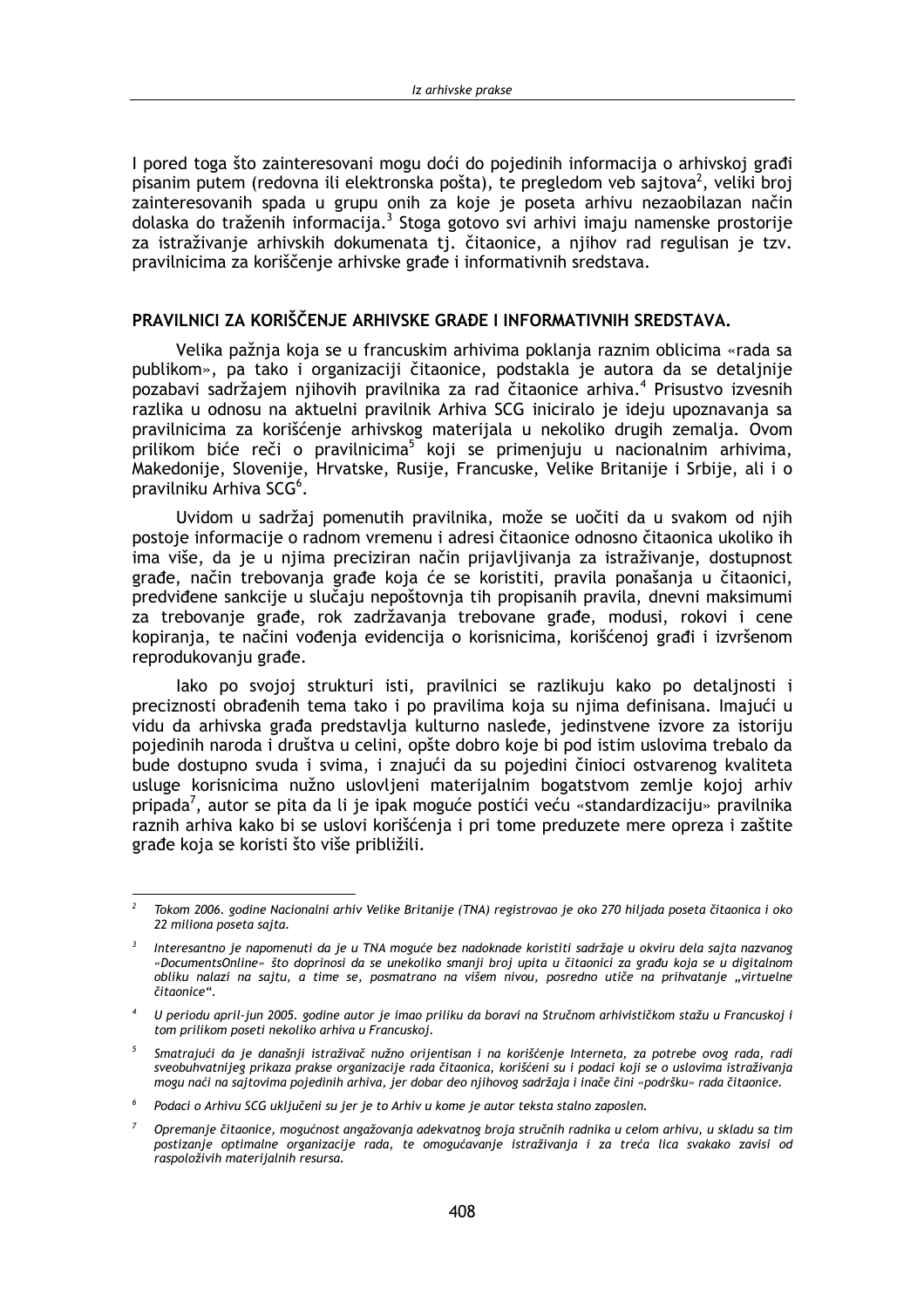U radu su razmatrani sledeći elementi pravilnika: radno vreme, članske karte, naručivanje i dnevne kvote, rokovi za korišćenje trebovane građe, brzina opsluge, reprodukovanje arhivske građe i korišćenje sopstvene opreme.U cilju lakšeg sagledavanja stanja i postojećih razlika u posmatranim arhivima na kraju rada dati su i tabelarni pregledi <sup>8</sup>:

#### RADNO VREME ČITAONICE

Propisano radno vreme čitaonice bitno je za svakog korisnika arhivske građe u čitaonici. Mogućnost da u toku dana više vremena provede u čitaonici značajna je za svakog istraživača, a naročito za onog koji nije iz mesta u kome se arhiv nalazi. Precizno navođenje planiranih neradnih dana za čitavu godinu, kao što to rade npr. francuski i engleski nacionalni arhiv, potencijalnom istraživaču pruža bolje uslove dugoročnog planiranja.

Za posmatrane arhive raspon vremena koje istraživač može nedeljno provesti u čitaonici kreće se od 25 do 55 sati, a od posmatranih osam arhiva dva pružaju usluge istraživačima i subotom što predstavlja dodatnu pogodnost kako za zaposlene korisnike tako i za studentsku populaciju.

### ČLANSKE KARTE

Da bi se vršilo istraživanje arhivskog materijala neophodno je da zainteresovana lica arhivu prijave svoju temu i oblast istraživanja<sup>9</sup>, a na osnovu dostupnosti, dospelosti i stanja raspoložive građe donosi se odluka o tome da li je ili nije moguće istraživanje. Evidencije korisnika vode se u svakom arhivu, a njihov cilj je omogućavanje lakog indentifikovanja kako korisnika tako i korišćenog arhivskog materijala i obrađenih tema istraživanja. Načini vođenja evidencija su različiti, a u novije vreme sve je više arhiva koji ih vode uz pomoć računara i za tu namenu specijalno razvijenih programa<sup>10</sup>. Naravno, to je dodatno podstaklo uvođenje neke vrste članske od. identifikacione karte koja ima definisani rok važenia (uglavnom do godinu dana) i koju svaki istraživač ima obavezu da predoči radnicima čitaonice tokom svojih poseta arhivu<sup>11</sup>. Članske karte jednoznačno definišu korisnika, anuliraju potrebu višestrukog izdavanja propusnica i uzimanje istih podataka na portirnici arhiva. Takođe, olakšavaju vođenje internih evidencija, ubrzavaju proces naručivanja građe, smanjuju mogućnost grešaka koje se javljaju kod «ručnog» popunjavanja reversa za trebovanu građu. Na taj način olakšavaju tok građe po arhivu, definisanje trenutne lokacije i preciznije određivanje roka zadržavanja građe i period u kome će građa biti nedostupna za drugog korisnika. Isto tako članske karte pomažu kod vođenja statistika o broj istraživača (domaćih i stranih), broju poseta, najčešće

Umesto punog naziva arhiva u tabelama su koriščene skraćenice. Značenja pojedinih skraćenica su sledeća: ARS-Arhiv Republike Slovenije, AS-Arhiv Srbije, CHAN- Centre Historique des Archives National, DARM- Државен архив на Република Македонија, GA RF- Государственный архив Российской Федерации, "HDA-Hrvatski državni arhiv, TNA-The National Archives, ASCG- Arhiv Srbije i Crne Gore (Arhiv Jugoslavije).

 $\mathfrak{g}$ U svim arivima obavezno je popunjavanje namenskog obrasca za prijavljivanje istraživanja.

<sup>&</sup>lt;sup>10</sup> Prikaz aplikacije koja se trenutno koristi u Arhivu SCG dat je u časopisu «Arhiv» 2003. godina, br 1-2.

<sup>&</sup>lt;sup>11</sup> U Francuskom nacionalnom arhivu korisnici dobijaju magnetnu karticu koja se koristi i kod naručivanja građe pa je postupak obrade reversa za izdavanje građe znatno ubrzan i olakšan.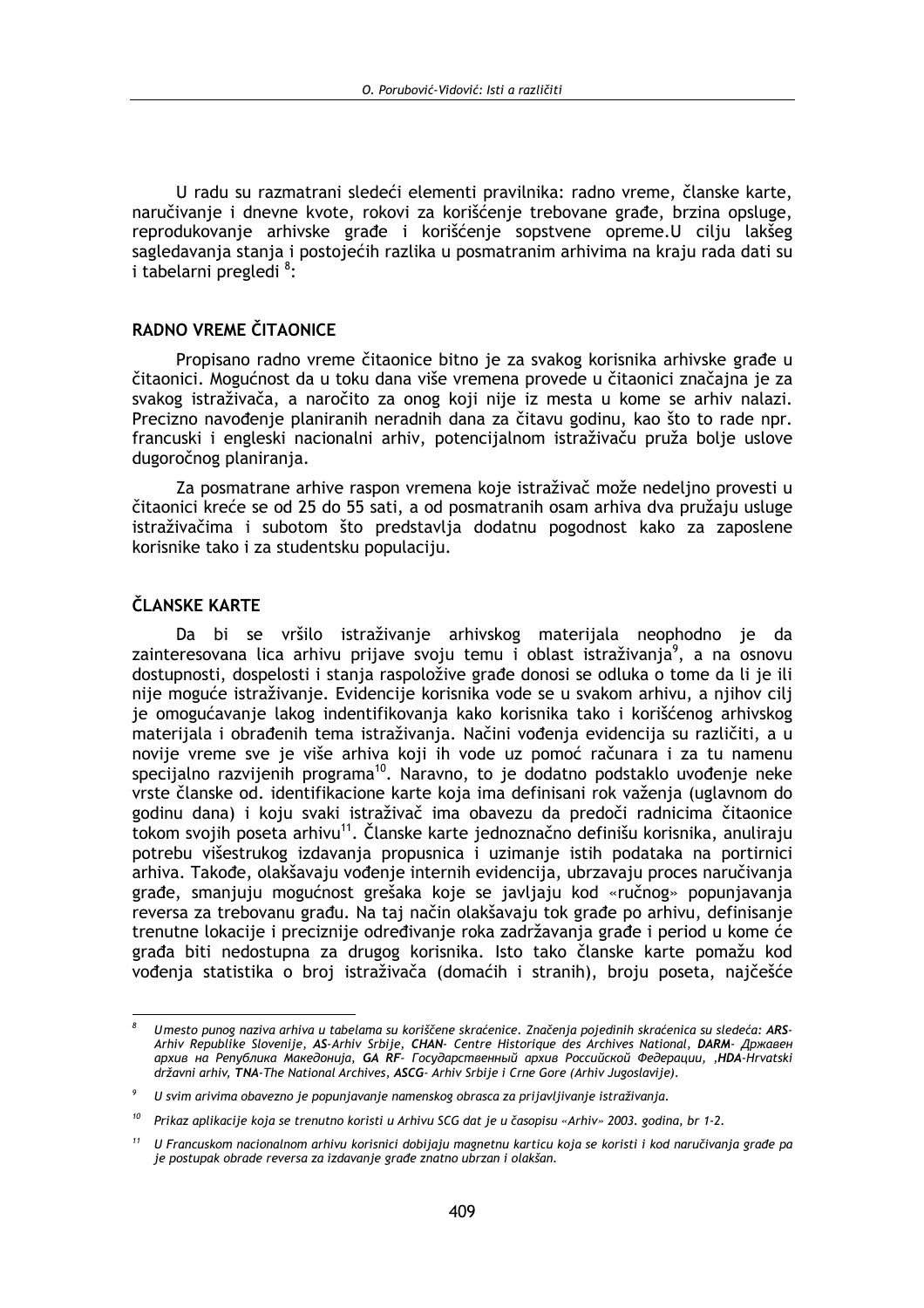korišćenim fondovima, oblastima i temama istraživania, starosnoj i obrazovnoj strukturi istraživača itd.

Ukoliko postoje, članske karte mogu koristiti samo oni koji su ih lično dobili, a s obzirom na značaj koji imaju i u pogledu apsolutne sigurnosti u identitet njenog imaoca, svaka oštećena ili izgubliena karta mora se u naikraćem roku prijaviti, a troškove izdavanja nove snosi imalac. Korisnici vlasnici članskih karata se kroz pravilnik za koriščenje građe u čitaonici upozoravaju da će snositi odgovornost za eventualne štete učinjene u arhivu od strane drugih osoba koje su koristile njihovu člansku kartu, makar se radilo i o korišćenju izgubljene članske karte.

#### NARUČIVANJE I DNEVNE KVOTE

Kod razmatranih arhiva razlikuju se mogući načini naručivanja građe za rad u čitaonici, maksimalne dnevne kvote za naručivanje i ukupna količina arhivskog materijala kojom u svakom trenutku pojedini korisnik može biti zadužen. Što se tiče statusa domaćih i stranih istraživača, treba reći da su njihova prava izjednačena u svim posmatranim arhivima.<sup>12</sup> Jedina razlika praktično je nivo na kome se izdaje odobrenje za istraživanje, pa tako npr. za istraživanje u Arhivu Srbije odobrenje za istraživanje stranim državljanima daje Ministarstvo kulture.

U nekim arhivima istraživačima je omogućeno da pored naručivanja u čitaonici, građu naruče i telefonom, faksom, običnom ili elektronskom poštom. U CHAN-u, na primer, moguće je naručiti (rezervisati) 2 kutije do 10 dana unapred, a ukoliko se naručuje za sledeći dan neophodno je narudžbu izvršiti do 16:00 časova. U TNA je takođe moguće da se unapred naruče dokumenta, a ako istraživač već poseduje člansku kartu, naručivanje telefonom moguće je izvršiti u istom danu kada se planira poseta.

### ROKOVI ZA KORIŠĆENJE TREBOVANE GRAĐE

Dozvoljenim rokovima zadržavanja trebovane građe kao i definisanjem mogućih rokova produženja uz eventualne dodatne uslove arhivi utiču na korisnike da svoje zahteve za građom svedu u razumne okvire, shodno njihovim temama istraživanja i raspoloživom vremenu. Od korisnika se očekuje da se pre izdavanja naloga za trebovanje građe upoznaju sa svim relevantnim informativnim sredstvima, kako bi njihov zahtev bio što precizniji i kako bi se sprečio «prazan hod» tj. dopremanje građe čiji sadržaj ne daje odgovore na postavljena pitanja. Može se videti da neki od arhiva pribegavaju i smanjenju deklarisanog roka zadržavanja građe, i vraćanju građe u depo, u slučaju da se građa ne koristi nekoliko dana za redom (npr. 10 dana u HDA,7 dana u CHAN-u, 2 nedelje u AS).

#### **BRZINA OPSLUGE**

Brzina opsluge, odnosno vreme koje protekne od trenutka naručivanja arhivske građe do trenutka njenog dopremanja na sto istraživača u čitaonici veoma je

<sup>&</sup>lt;sup>12</sup> U Državnom arhivu Republike Makedonije dnevna kvota za strane istraživače je čak veća od one predviđene za domaće (uz odobrenje direktora strani istraživači mogu dobiti do 5 arhivskih kutija).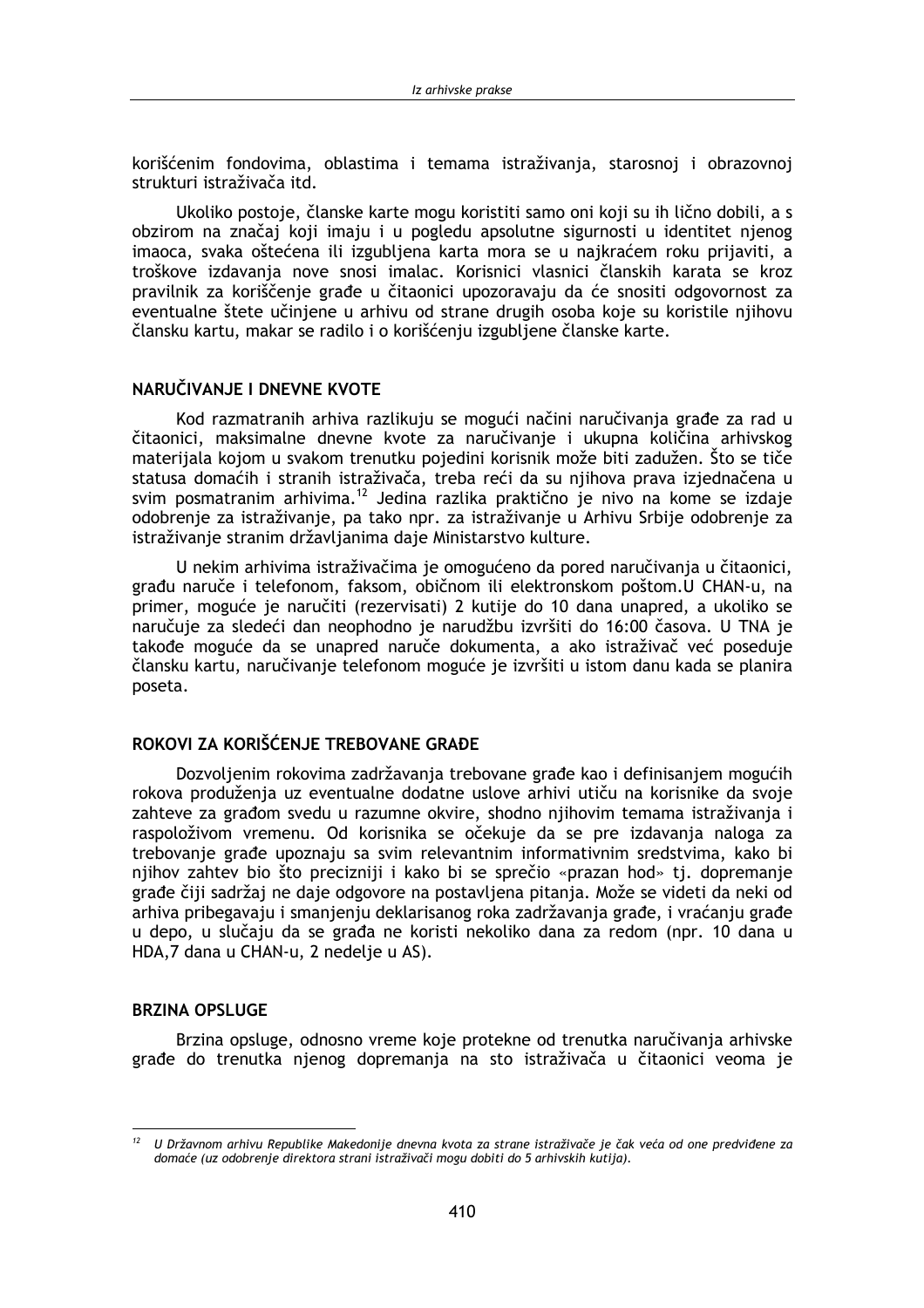raznoliko. U ovom malom uzorku raspon vremena kreće se od 40 minuta<sup>13</sup> do 36 sati, odnosno 7 dana ukoliko se građa donosi iz dislociranih depoa. Uzroci ovakvog raspona u brzini opsluge mogu biti različiti npr. karakteristike obiekta u kome je smešten arhiv<sup>14</sup>, različit stepen sređenost same građe, postojanje odnosno nepostojanje dobrih informativnih sredstava, korišćenje odnosno nekorišćenje mogućnosti informacionih tehnologija, razlike u broju zaposlenih koji su angažovani na manipulacij građe, itd.

Mogućnost rezervisanja građe, praktično njenog naručivanja i pre dolaska u čitaonicu arhiva, može uticati na smanjenje prosečnog vremena opsluge korisnika.

#### REPRODUKOVANJE ARHIVSKE GRAĐE

U pravilniku Francuskog nacionalnog arhiva u delu koji se odnosi na reprodukovanje građe piše: «Reprodukovanje arhivske građe nije pravo već olakšica koja se odobrava u zavisnosti od stanja dokumenta i raspoloživih tehničkih sredstava kako bi se olakšao posao istraživača i širenje informacija.»<sup>15</sup> Fotokopiranje kao način reprodukovanja prisutan je u svim arhivima. Brzina izrade, niska cena u poređenju sa cenama drugih mogućih načina reprodukovanja, zadovoljavajući kvalitet kopija i sličnost originalu, čine ga do sada najprimenjivanim načinom reprodukovanja. Želja da se prilikom fotokopiranja spreči nepotrebno savijanje dokumenata većih dimenzija i «lomljenje» ukoričene arhivske građe i informativnih sredstava, a dodatno i rezultati studija koje ukazuju na štetno dejstvo fotokopiranja na originalnu građu, uslovili su da se u pravilnicima za korišćenje građe kreiraju «liste arhivskog materijala» koji se, s obzirom na stanje u kome se nalaze i vrstu kojoj pripadaju, ne smeju fotokopirati. U posmatranom uzorku primetna je velika šarolikost pa se tako u nekim arhivima definišu apsolutni iznosi npr: 150 kopija za svaku temu istraživanja ili 200 kopija godišnje, u drugim se pak neodređeno kaže: «dozvoljen je ograničen broj kopija». Dok se u jednom pravilniku kaže «kopiranje zbirki i fondova u punom obimu vrši se na osnovu odobrenia rukovodstva arhiva» u drugom decidirano stoji «nije moguće kopiranje kompletnih fondova».

Navedene razlike u ograničenijma mogu dovesti do nedoumice i pitania: »kakva je priroda odnosa između obima dozvoljenog fotokopiranja i zaštite arhivskog materijala»?

Shodno vođenim studijama koje potvrđuju štetan uticaj fotokopiranja, Francuski nacionalni arhiv se u svom pravilniku detaljno bavi pitanjem odobravanja fotokopiranja arhivske građe. Poseban aneks pravilnika posvećen je fotokopiranju. Između ostalog, tu se navodi da ni jedna kopija ne može biti napravljena bez odobrenja odgovorne osobe iz čitaonice, kao i da shodno tehničkim razlozima servis za reprodukovanje može anulirati već izdato odobrenje. U slučaju njihovog neslaganja moguće je i konsultovanje konzervatora koji bi dao definitav sud da li se određeni dokument može ili ne može fotokopirati. Striktno je zabranjeno fotokopiranje građe koja je u lošem stanju, tj. one na kojoj su vidljivi tragovi vlage, prisustvo glijva (što se preko stakla fotokopir aparata može preneti i na "zdrava"

 $13$ U godišniem izvestaju o radu TNA u 2006. godini, koji se može naći na njihovom sajtu, navodi se da je prosečno vreme opsluge istraživača 35 minuta.

<sup>&</sup>lt;sup>14</sup> Ukoliko je zgrada namenski građena opremljena liftovima i kolicima za građu, logično je očekivati kraće vreme opsluge.

 $15$  Abrégé d'archivistique, Association des archivistes français, 2004. d archivistiqu, str. 230.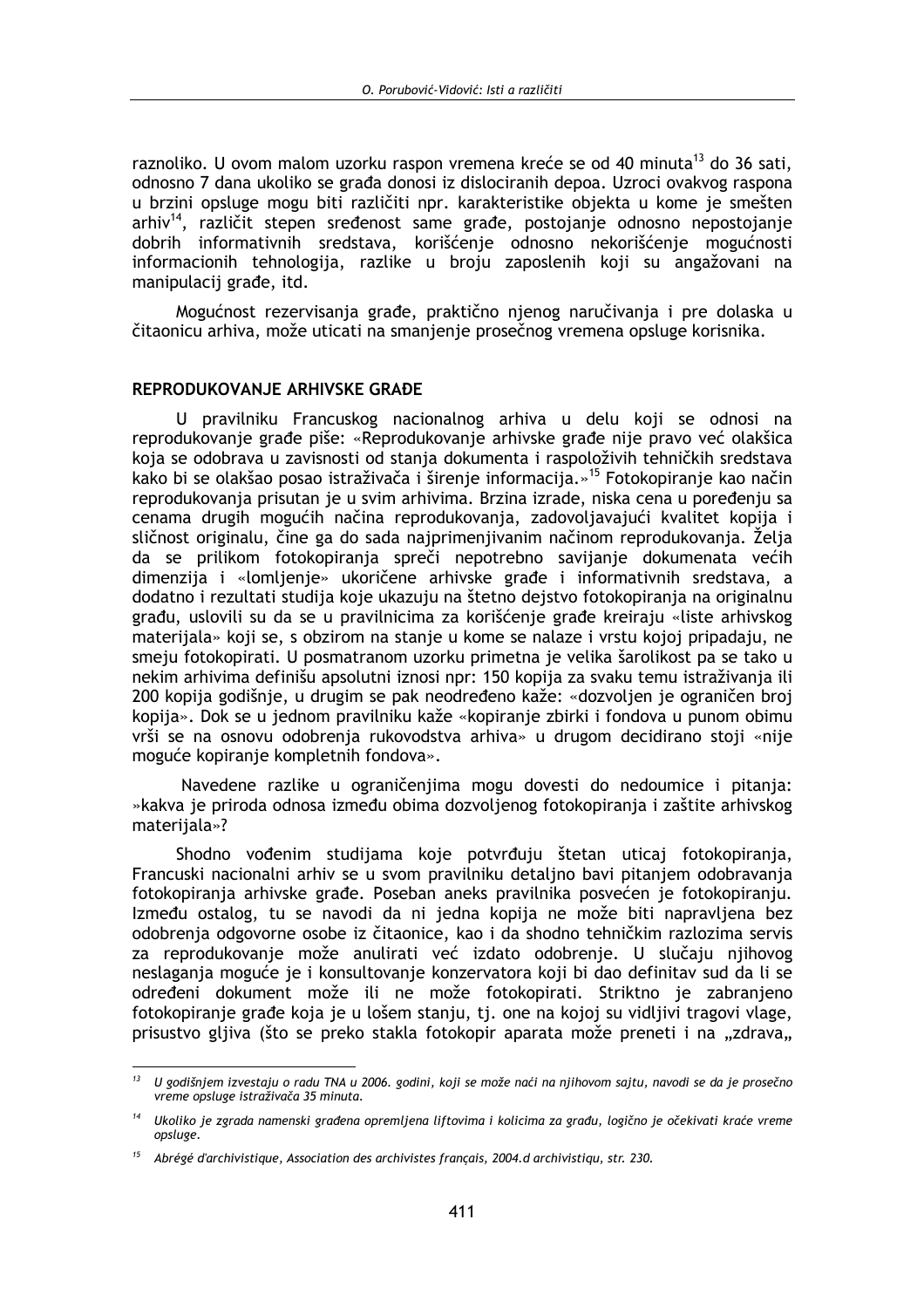dokumenta), dokumenata kod kojih su vidlijvi tragovi insekata, zatim dokumenata na papiru lošeg kvaliteta, žutom i trošnom, iscepanih i tako ispresavijanih dokumenata da postoji velika opasnost cepania, tvrdo ukoričena građa; registri, knjige, priručnici, brošure, dokumenata na pergamentu, na peliru, onih koji imaju žigove indigo kopija, dokumenata sa lentama i trakama koje se ne mogu ukloniti bez cepanja, zaheftanih dokumenata čije bi razvezivanje dovelo do povećanja rupica i kidania ćoškova, itd.

#### KORIŠĆENJE SOPSTVENE OPREME

U vreme zahuktale primene informacionih tehnologija sve je veći broj korisnika arhivske građe koji zamenjuju papir i grafitnu olovku, do sada uobičajenu opremu za rad u čitaonici, i sve češće koristi lap top. Kako ima i onih korisnika koji se raspituju o mogućem korišćenju ličnih skenera i/ili digitalnih fotoaparata, arhivi su bili «prinuđeni» da definišu svoj stav po tom pitanju. Gotovo jednoobrazni pristup koji se ogleda u davanju dozvole za korišćenje lap topa, pri čemu se u nekim arhivima naglašava da se u čitonicu ne sme unositi njihova torba, nije primenjen u pogledu korišćenja fotoaparata i skenera. Skeneri se gotovo po pravilu ne dozvoljavaju, a upotreba digitalnih fotoaparata ograničava se na posebne prostorije, uz stalni nadzor i zabranu upotrebe blica.

### ZAKLJUČNA RAZMATRANJA

Rezultati ovog kratkog istraživanja ističu očigledno postojanje dve osnovne grupe elemenata pravilnika za korišćenje arhivske građe. Prvu čine oni elementi koji su praktično identični u svim arhivima koji su bili predmet analize a to su: dostupnost građe, pravila ponašanja u čitaonici, predviđene sankcije za njihovo kršenje, način i pažnja sa kojom treba koristiti građu, procedura prijavljivanja, postupci pri trebovanju građe, elementi predviđenih evidencija i sl. U okviru druge grupe, koju čine elementi kod kojih postoje razlike u definisanju u pojedinim pravilnicima, ima elemenata čije je definisanje posledica materijalnog bogatstva i kulturološkog nasleđa zemlje kojoj određeni arhiv pripada, te je nerealno zalagati se za njhovu "standardizaciju" jer se ne može očekivati da se oni (npr. brzina opsluge) mogu u kraćem periodu korigovati u arhivima koji ne pripadaju istom društvenom miljeu. Međutim, s druge strane, tu su i oni elementi čije su izmene moguće, čak i lako izvedive. Težnju ka većoj «standardizaciji» pravilnika moguće je ostvariti na bazi koncepta «dobre prakse», korigovanjem odnosno ujednačavanjem upravo ove podgrupe, konkretno: ujednačavanjem dužine radnog vremena čitaonice, liste materijala koji se ne sme fotokopirati, dnevnih kvota za istraživanje kao i usaglašavanjem vrste opreme koju istraživači mogu uneti u čitaonicu i uslova njenog korišćenja.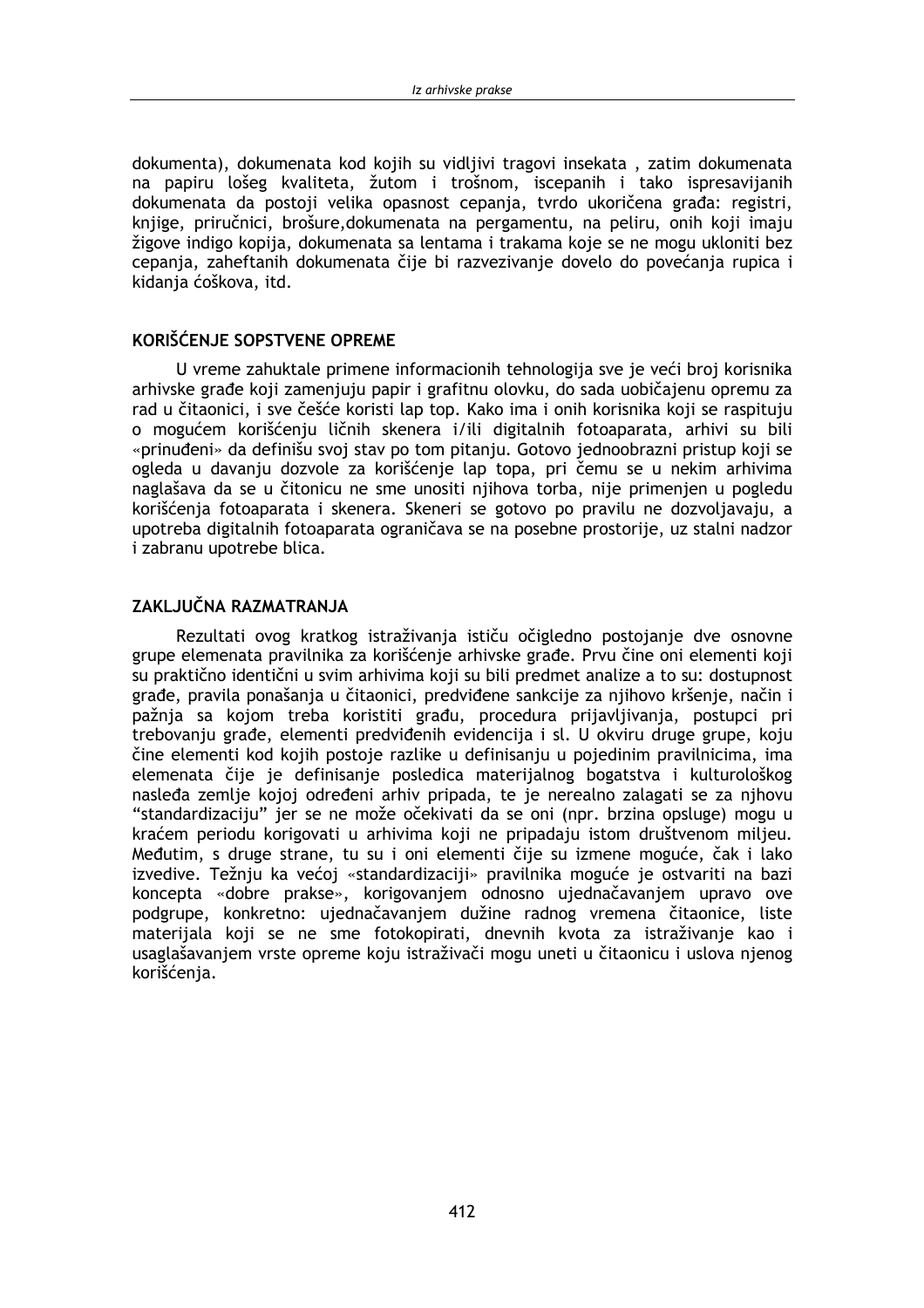| <b>NAZIV</b><br><b>ARHIVA</b><br>16 | RADNO VREME ČITAONICE <sup>17</sup>                                                  | NAZNAKE O PREKIDU RADA<br><b>TOKOM GODINE</b>                                                                       |
|-------------------------------------|--------------------------------------------------------------------------------------|---------------------------------------------------------------------------------------------------------------------|
| ARS                                 | ponedeljak-petak 8:00-15:00                                                          | uoči državnih praznika čitaonica je<br>otvorena do 13:00 časova                                                     |
| AS                                  | ponedeljak-petak 8:00-19:00                                                          | uoči državnih praznika čitaonica je<br>otvorena do 12:00 časova                                                     |
| <b>CHAN</b>                         | ▶ ponedeljak -subota 9:00-17:00<br>▶ pon-sreda: 14:00-17:00 za karte i<br>planove    | ▶ posle 14 jula (nedelju dana),<br>► od Božića do Nove godine (nedelju<br>dana),                                    |
|                                     |                                                                                      | > subotom uoči Uskrsa i Duhova,<br>► tokom godišnjih odmora, što se za<br>svaku godinu posebno precizira            |
| <b>DARM</b>                         | ponedeljak-petak 9:00-14:00                                                          | ► uoči državnih praznika čitaonica je<br>otvorena do 12:00 časova                                                   |
|                                     |                                                                                      | > svaka promena radnog vremena<br>čitaonice najavljuje se 2 dana<br>unapred                                         |
| <b>GARF</b>                         | ponedeljak, sreda 12:00-20:00                                                        | zatvoreno u avgustu                                                                                                 |
|                                     | utorak, četvrtak 10:00-18:00                                                         |                                                                                                                     |
|                                     | petak 10:00-16:00                                                                    |                                                                                                                     |
| <b>HDA</b>                          | ponedeljak-petak 8:15-15:45                                                          | ► radno vreme može biti i kraće ali ne<br>kraće od 20 sati nedeljno                                                 |
|                                     | (korisnici mogu ući u čitaonicu<br>najkasnije 15 minuta pre kraja<br>radnog vremena) | ▶ obaveštenje o promeni radnog<br>vremena postavlja se na ulazu u<br>čitaonicu najkasnije prethodnog<br>radnog dana |
| <b>TNA</b>                          | ponedeljak, sreda, petak 9:00-17:00                                                  | 6-9 aprila                                                                                                          |
|                                     | utorak 10:00-19:00                                                                   | 5-7 maja, 26-28 maja                                                                                                |
|                                     | četvrtak 9:00-19:00                                                                  | 25-27 avgusta                                                                                                       |
|                                     | subota 9:30-17:00                                                                    | 7-10 decembra, 22-26 decembra                                                                                       |
|                                     | zadnji rok za naručivanje:                                                           | 1 jan 2008                                                                                                          |
|                                     | ponedeljak, sreda, petak 16:15                                                       | o mogućim ostalim prekidima (zbog                                                                                   |
|                                     | utorak, četvrtak 16:45                                                               | radova) korisnici će biti pravovremeno<br>obavešteni                                                                |
|                                     | subota 15:15                                                                         |                                                                                                                     |
| <b>ASCG</b>                         | ponedeliak-petak 9:00-18:00                                                          |                                                                                                                     |

### Tabela 1 - Radno vreme čitaonice

 $16$  Umesto punog naziva arhiva u tabelama su koriščene skraćenice. Pogledati fusnotu br. 8.

<sup>&</sup>lt;sup>17</sup> Ukoliko Arhiv ima više od jedne čitaonice posmatrana je ona koja nije dislocirana i kojoj se uslovno može pridodati epitet «glavna».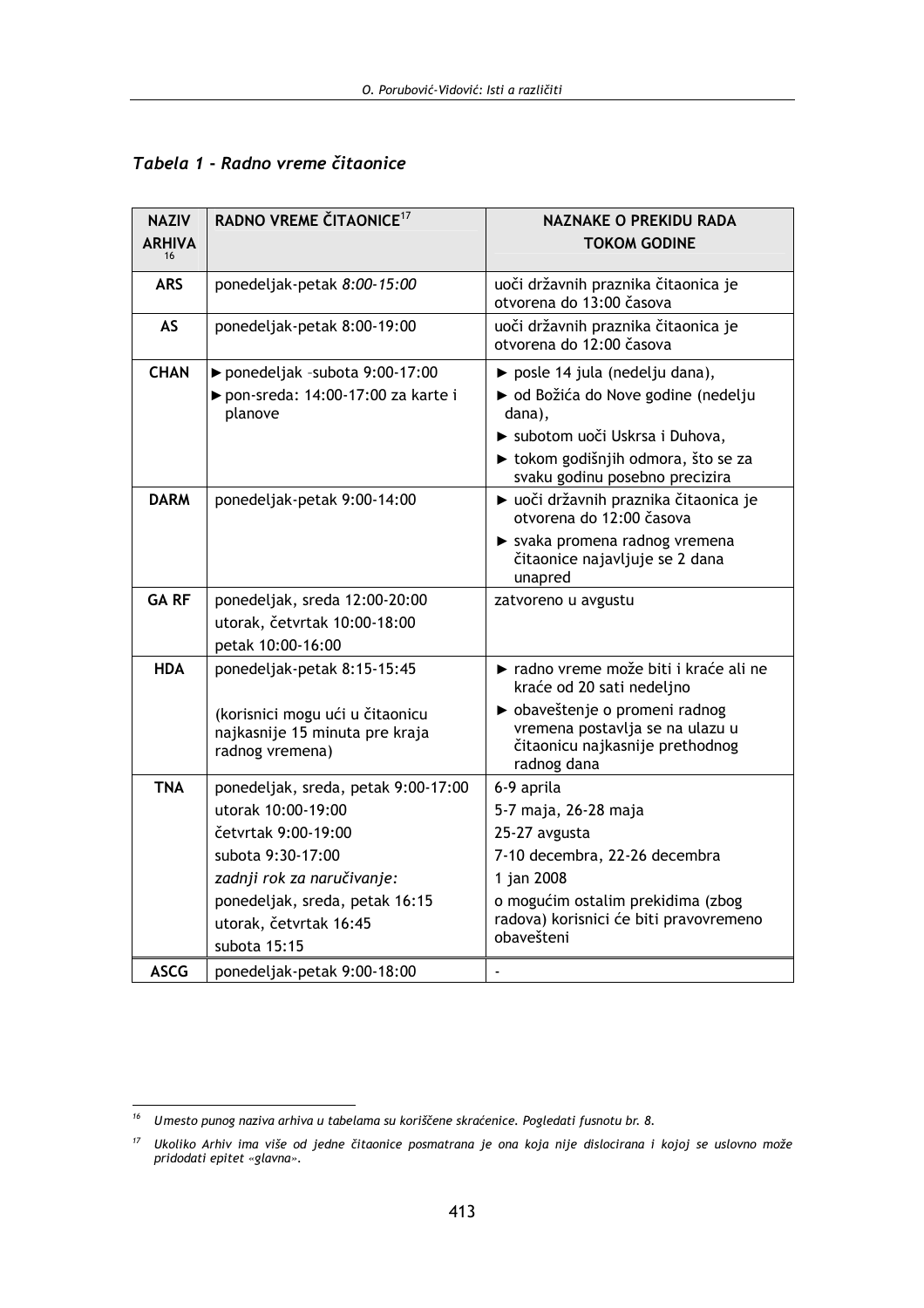## Tabela 2 - Članske karte

| <b>NAZIV</b><br><b>ARHIVA</b> | <b>POSTOJI</b><br>ČLANSKA<br><b>KARTA</b>                                                                                | VAŽNOST                                                                                                               | <b>CENA IZDAVANJA</b>                                                                                                                                                                                                                                                                             | ŠTA JE<br><b>POTREBNO</b><br><b>ZA IZDAVANJE</b><br>ČLANSKE KARTE          |
|-------------------------------|--------------------------------------------------------------------------------------------------------------------------|-----------------------------------------------------------------------------------------------------------------------|---------------------------------------------------------------------------------------------------------------------------------------------------------------------------------------------------------------------------------------------------------------------------------------------------|----------------------------------------------------------------------------|
| <b>ARS</b>                    | ne                                                                                                                       | $\overline{\phantom{a}}$                                                                                              | ä,                                                                                                                                                                                                                                                                                                |                                                                            |
| AS                            | ne                                                                                                                       |                                                                                                                       |                                                                                                                                                                                                                                                                                                   |                                                                            |
| <b>CHAN</b>                   | da - magnetna<br>kartica (ne<br>izdaje se<br>subotom)                                                                    | do godinu<br>dana od<br>datuma<br>izdavanja                                                                           | ► godišnja - 20 eura<br>nedeljna (7 dana u<br>kontinuitetu) - 5 eura<br>(studentima se odobrava<br>50% popusta)<br>$\triangleright$ besplatna propusnica<br>za 1 dan (samo<br>jednom se može dobiti<br>za period 12 meseci)<br>$\triangleright$ besplatna propusnica<br>za salu sa<br>inventarima | fotografija i lična<br>karta ili neki drugi<br>identifikacioni<br>dokument |
| <b>DARM</b>                   | ne                                                                                                                       | ÷,                                                                                                                    |                                                                                                                                                                                                                                                                                                   |                                                                            |
| <b>GARF</b>                   | ne                                                                                                                       |                                                                                                                       |                                                                                                                                                                                                                                                                                                   |                                                                            |
| HDA <sup>18</sup>             | da (tzv.<br>korisnička<br>identifikaciona<br>karta)                                                                      | u zavisnosti<br>od perioda<br>za koji je<br>istraživač<br>prijavljen<br>može biti:<br>dnevna,<br>mesečna,<br>godišnja | $\blacktriangleright$ mesečna 40 kuna <sup>19</sup><br>▶ godišnja 100 kuna<br>▶ godišnja studentska 50<br>kuna<br>▶ godišnja za penzionere<br>HDA 50 kuna<br>> za zaposlene u<br>državnim arhivima -<br>besplatno                                                                                 | popunjena i<br>odobrena prijava<br>za istraživanje                         |
| <b>TNA</b>                    | $\blacktriangleright$ privremena<br>(nije<br>moguće<br>koristiti<br>originalnu<br>građu)<br>$\blacktriangleright$ stalna | 3 godine                                                                                                              |                                                                                                                                                                                                                                                                                                   | fotografija i lična<br>karta ili neki drugi<br>identifikacioni<br>dokument |
| <b>ASCG</b>                   | ne                                                                                                                       |                                                                                                                       |                                                                                                                                                                                                                                                                                                   |                                                                            |

Za imaoce korisničkih identifilacionih kartica ovaj arhiv odobrava i izvetan broj besplatnih fotokopija: za<br>imaoce mesečne kartice odobreno je 15 besplatnih kopija, za imaoce godišnjih kartica i penzionere HDA<br>odobrava se  $18$ primerak izdanja HDA.

 $\it 19$ 1euro ~ 7.3 kuna (februar 2007.).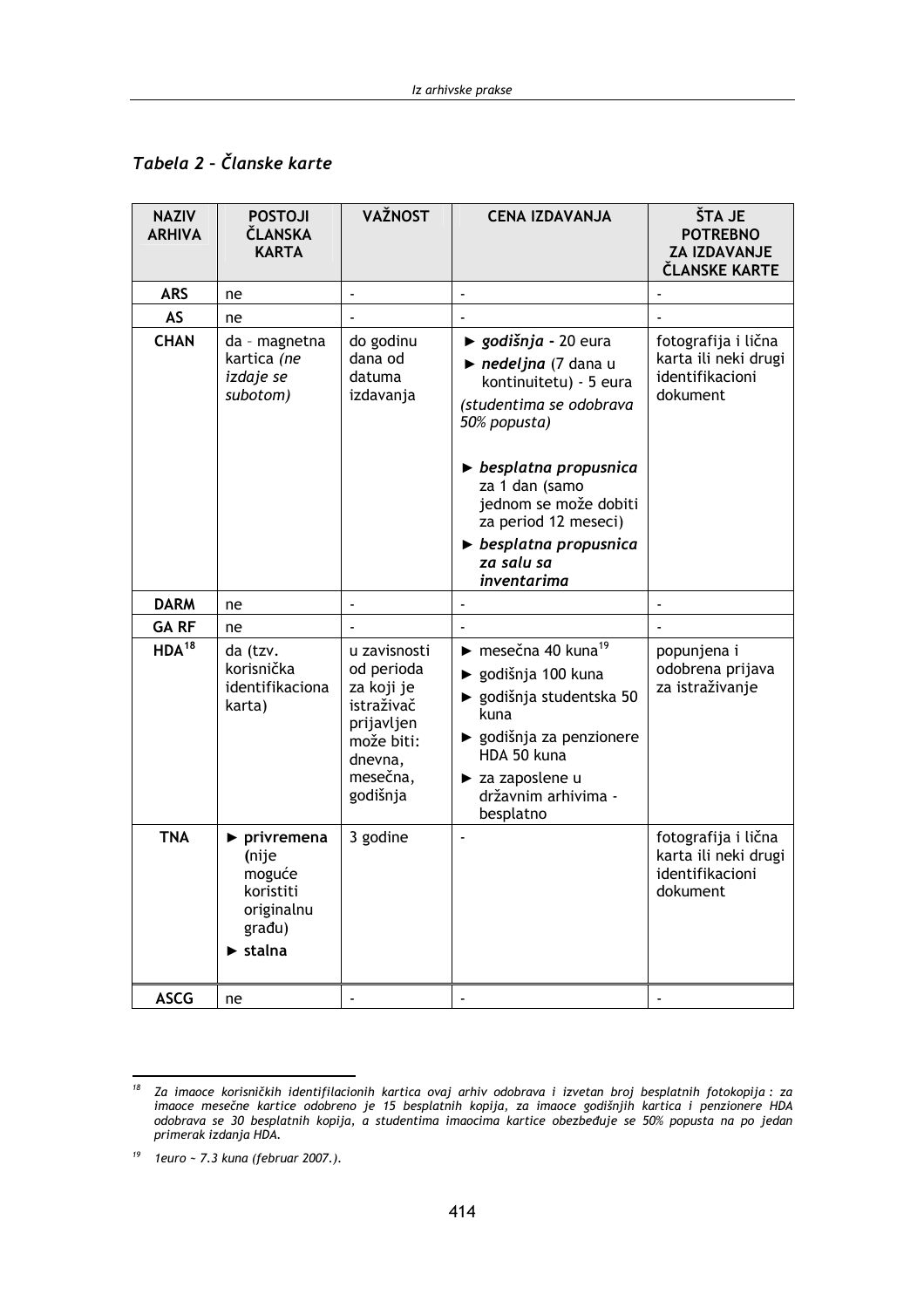| <b>NAZIV</b><br><b>ARHIVA</b>                           | DNEVNE KVOTE ZA KORIŠĆENJE ARHIVSKE<br><b>GRADE</b>                                                                                                                                                                                         | MOGUĆE UKUPNO<br>ZADUŽENJE                                                                              | NARUČIVANJE<br><b>IZVAN ČITAONICE</b>                                                                                                                                                                                                                     |
|---------------------------------------------------------|---------------------------------------------------------------------------------------------------------------------------------------------------------------------------------------------------------------------------------------------|---------------------------------------------------------------------------------------------------------|-----------------------------------------------------------------------------------------------------------------------------------------------------------------------------------------------------------------------------------------------------------|
| <b>ARS</b>                                              | 5 tehničkih jedinica arhivske građe<br>(fascikla, kutija, knjiga, mapa, komad - npr.<br>dokument);<br>informativna sredstva nisu uračunata u ovu<br>kvotu                                                                                   |                                                                                                         | faksom,<br>telefonom,<br>elektronskom ili<br>običnom poštom                                                                                                                                                                                               |
| AS                                                      | 10 pomoćnih knjiga od. 2 kompleta godišta<br>36 predmeta ili 5 kutija/ svežnjeva građe<br>5 rolni mikrofilma<br>5 knjiga ili 10 svezaka iz biblioteke                                                                                       | korisnik može biti<br>istovremeno zadužen sa 60<br>predmeta, a ostale kvote su<br>iste                  |                                                                                                                                                                                                                                                           |
| <b>CHAN</b>                                             | 5 kutija ili registra + 8 mikrofilmova                                                                                                                                                                                                      | 7 kutija ili registara (5<br>naručenih na sam dan i 2<br>rezervisana unapred                            | telefonom,<br>elektronskom<br>poštom                                                                                                                                                                                                                      |
| <b>DARM</b>                                             | 2 do 3 arhivske kutije ili<br>5 mikrofilmova                                                                                                                                                                                                |                                                                                                         | telefonom,<br>faksom,<br>elektronskom ili<br>običnom poštom,                                                                                                                                                                                              |
| Federalna<br>arhivska<br>služba<br>Rusije <sup>20</sup> | korisniku se u toku dana može izdati:<br>10 pomoćnih kwiga od. 2 kompleta godišta<br>36 predmeta ili 5 kutija/ svežnjeva građe<br>5 rolni mikrofilma<br>5 knjiga ili 10 svezaka iz biblioteke                                               | (broj predmeta sa kojima<br>korisnik može biti<br>istovremeno zadužen je 60,<br>a ostale kvote su iste) |                                                                                                                                                                                                                                                           |
| <b>GARF</b>                                             | 10 predmeta dnevno i 5 jedinica ostalih<br>kategorija                                                                                                                                                                                       |                                                                                                         | običnom poštom                                                                                                                                                                                                                                            |
| <b>HDA</b>                                              | 5 arhivskih jedinica (kutija, svežnjeva,<br>svitaka, albuma)                                                                                                                                                                                |                                                                                                         | telefonom,<br>elektronskom ili<br>običnom poštom                                                                                                                                                                                                          |
| <b>TNA</b>                                              | do 21 dokument, sledeći se naručuje kada se<br>prethodni vrati (može i više po odobrenju)<br>po posebnom dogovoru maksimalna narudžba<br>može ići do 50 dokumenata u nizu, odnosno<br>30 koji nisu u nizu                                   | 1 kutija ili<br>1 svežanj<br>3 knjige                                                                   | do 3 dokumenta<br>može se naručiti<br>elektronskom<br>poštom ili<br>telefonom<br>(dodatno,<br>elektronskom<br>poštom postoji i<br>opcija za<br>naručivanje veće<br>količine, a naruči-<br>vanje je potrebno<br>izvršiti barem 2<br>radna dana<br>unapred) |
| <b>ASCG</b>                                             | 4 fascikle ili<br>4 knjige evidencije ili<br>10 inventarnih jedinica - jedinica opisa,<br>predmeta, dokumenata (ako je jedinica<br>opisa jedna fascikla, onda važi količina<br>utvrđena za fascikle - 4 fascikle) ili<br>2 rolne mikrofilma | nova građa se dobija tek<br>pošto se istraži već<br>trebovana građa                                     |                                                                                                                                                                                                                                                           |

Tabela 3 - Naručivanje i dnevne kvote

<sup>20</sup> Za potrebe ovog rada korišćen je i opšti pravilnik Federalne arhivske službe Rusije i gde je to potrebno navođeni<br>su podaci koji se u njemu nalaze (zbog jasnijeg sagledavanja podataka koji su dati za GA RF).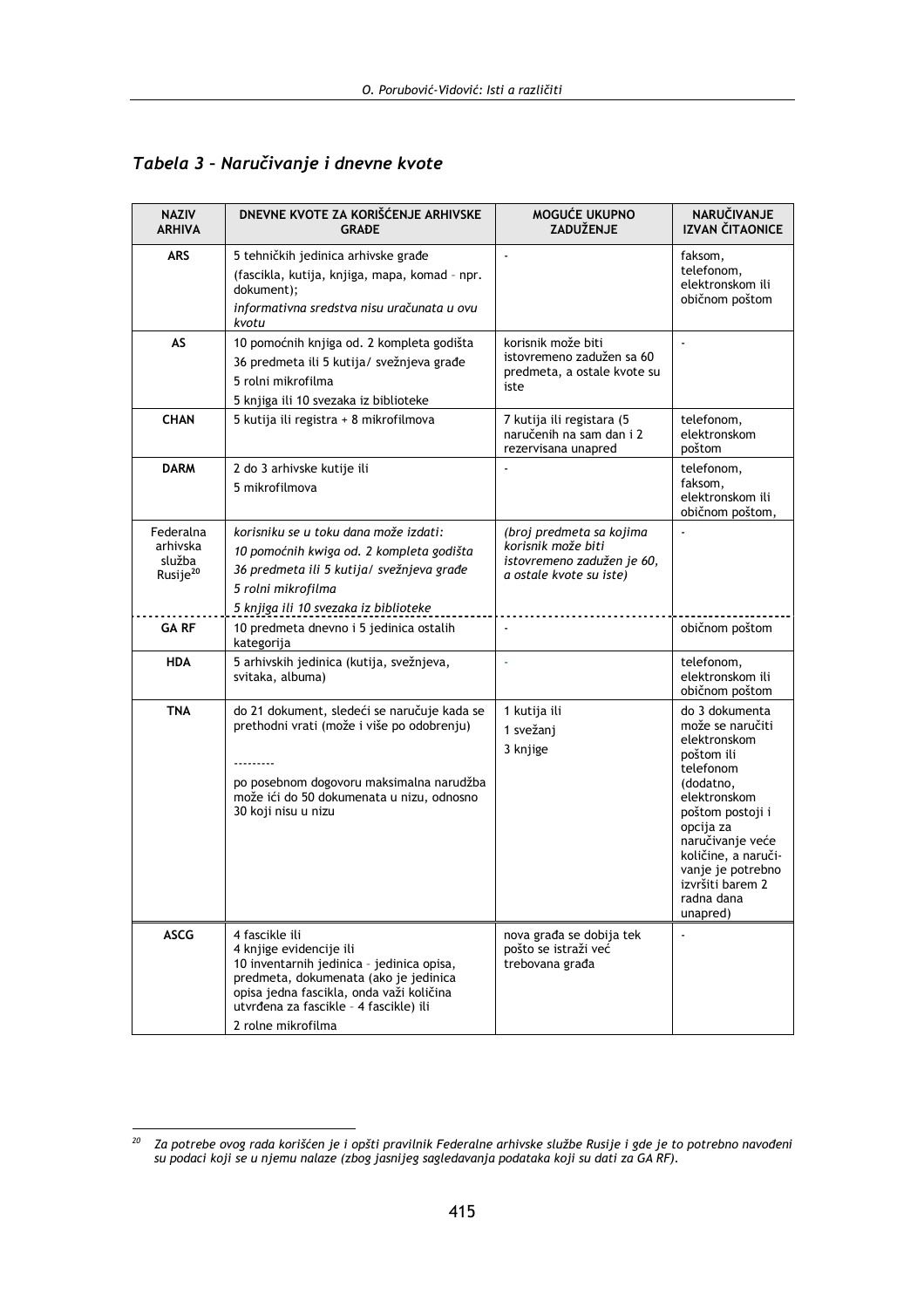| <b>NAZIV</b><br><b>ARHIVA</b>             | ROKOVI KORIŠĆENJA<br>TREBOVANE GRADE <sup>21</sup>                                                                                                                                                                                                                                                                                      | MOGUĆA PRODUŽENJA<br><b>ROKOVA ZA</b><br>KORIŠĆENJE GRAĐE                                                      | <b>IZUZECI I DODATNI USLOVI</b>                                                                                                                                                                                                                                                                               |
|-------------------------------------------|-----------------------------------------------------------------------------------------------------------------------------------------------------------------------------------------------------------------------------------------------------------------------------------------------------------------------------------------|----------------------------------------------------------------------------------------------------------------|---------------------------------------------------------------------------------------------------------------------------------------------------------------------------------------------------------------------------------------------------------------------------------------------------------------|
| <b>ARS</b>                                | $\mathbf{r}$                                                                                                                                                                                                                                                                                                                            |                                                                                                                | ako korisnik ne dođe u zakazano<br>vreme a o tome nije obavestio<br>Arhiv, građa se sledeći dan vraća u<br>depo                                                                                                                                                                                               |
| <b>AS</b>                                 | mesec dana                                                                                                                                                                                                                                                                                                                              | mesec dana - novim<br>reversom                                                                                 | ista jedinica se može samo<br>jednom uzastopno preneti na<br>novi revers;<br>▶ jedna ista jedinica može se<br>ponovo trebovati po isteku 3<br>meseca od dana vraćanja<br>A ako korisnik ne koristi izdatu<br>grašu ili bibliotečki materijal<br>uzastopno 2 nedelje ona se<br>vraća u depo odnosno biblioteku |
| <b>CHAN</b>                               | nije eksplicitno<br>navedeno,<br>podrazumeva se<br>odmah                                                                                                                                                                                                                                                                                | 7 kutija ili registara<br>moze biti produženo na<br>7 dana (svaki dokument<br>7 dana može biti<br>prolongiran) | sva rezervisana a ne konsultovana<br>dokumenta ostaju dostupna 7 dana<br>2 kutije se mogu rezervisati na 10<br>dana unapred (broje se radni dani)                                                                                                                                                             |
| <b>DARM</b>                               |                                                                                                                                                                                                                                                                                                                                         |                                                                                                                |                                                                                                                                                                                                                                                                                                               |
| Federalna<br>arhivska<br>služba<br>Rusije | $\triangleright$ 5 dana (inventari i<br>drugi arhivski<br>priručnici)<br>5 dana<br>▶<br>(neukoričeni i<br>naročito vredni<br>dokumenti)<br>$\blacktriangleright$ mesec dana<br>(mikrokopije)<br>$\blacktriangleright$ jedan dan<br>(unikatni ume-<br>tnički dokumenti,<br>a na osnovu<br>posebnog odobre-<br>nja rukovodstva<br>arhiva) | produženje se<br>usaglašava sa<br>službenicima čitaonice                                                       | za unikatna umetnička dokumenta<br>produženje rokova usaglašava se sa<br>rukovodstvom arhiva                                                                                                                                                                                                                  |
| <b>GARF</b>                               |                                                                                                                                                                                                                                                                                                                                         |                                                                                                                |                                                                                                                                                                                                                                                                                                               |
| <b>HDA</b>                                |                                                                                                                                                                                                                                                                                                                                         |                                                                                                                | ukoliko se naručena građa ne<br>koristi duže od 10 dana ona se<br>vraća u depo                                                                                                                                                                                                                                |
| <b>TNA</b>                                | $\mathbf{r}$                                                                                                                                                                                                                                                                                                                            |                                                                                                                |                                                                                                                                                                                                                                                                                                               |
| <b>ASCG</b>                               | 10 dana                                                                                                                                                                                                                                                                                                                                 | 10 dana - novim<br>reversom                                                                                    | $\blacksquare$                                                                                                                                                                                                                                                                                                |

### Tabela 4 - Rokovi za korišćenje trebovane građe

 $21$  Ukoliko nije navedeno već stoji crtica znači da su autoru ovi podaci nepoznati tj. da ih u korišćenoj literaturi nije pronašao.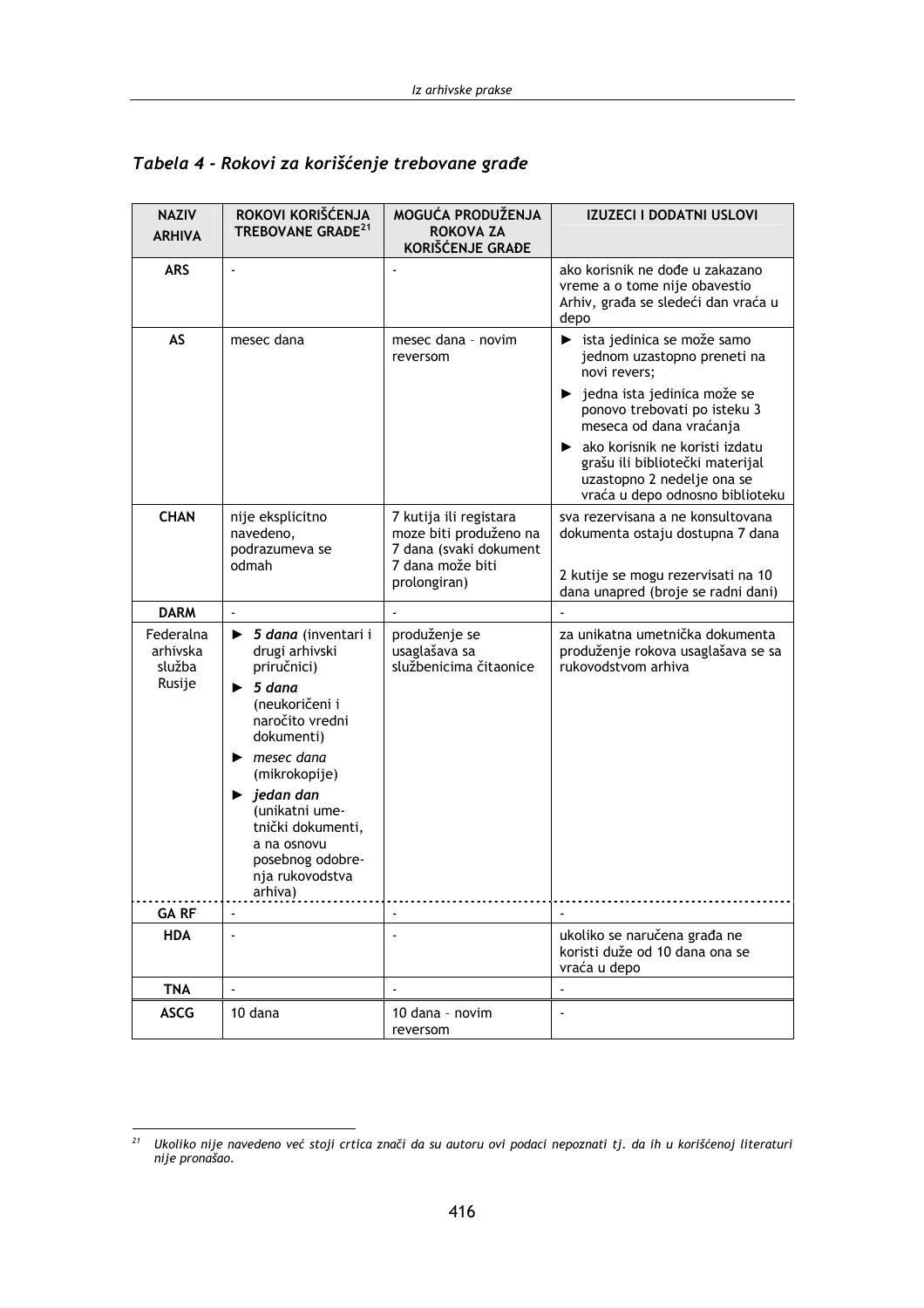Tabela 5 - Brzina opsluge

| <b>NAZIV</b><br><b>ARHIVA</b>             | ROK ZA DOBIJANJE NARUČENE GRAĐE                                                                                                                                                  | ZADNJI ROK NARUČIVANJA ZA<br>DOBIJANJE GRAĐE U ISTOM DANU                  |
|-------------------------------------------|----------------------------------------------------------------------------------------------------------------------------------------------------------------------------------|----------------------------------------------------------------------------|
| <b>ARS</b>                                | građa naručena do 13:00 časova dobija<br>se sledeći dan, a kasnije naručena u roku<br>od 2 dana<br>građa koja se nalazi u dislociranim<br>depoima dobija se najkasnije za 7 dana | uvek se naručuje za sledeći dan                                            |
| <b>AS</b>                                 | za zahteve podnete do 12:00 časova<br>građa se dobija istog dana                                                                                                                 | 12:00                                                                      |
| <b>CHAN</b>                               | za zahteve podnete do 16:00 časova<br>građa se dobija istog dana                                                                                                                 | 16:00 (osim subotom kada se<br>dobijaju samo već rezervisana<br>dokumenta) |
|                                           | mikrofilmovi se naručuju dan za dan, na<br>svaki sat počev od 9:15 (nema<br>rezervacija kao kod originalne građe)                                                                |                                                                            |
| <b>DARM</b>                               | građa naručena u jednom danu<br>najkasnije se dobija za 2 dana                                                                                                                   | uvek se naručuje za sledeći dan                                            |
| Federalna<br>arhivska<br>služba<br>Rusije | ne duže od 3 dana od dana naručivanja<br>građa naručena do 14:00 dobija se<br>sledećeg dana - u roku od 24 časa<br>građa koja je kasnije naručena dobija se<br>unutar 36 sati    | uvek se naručuje za sledeći dan                                            |
| <b>GARF</b>                               | građa naručena do 14:00 dobija se<br>sledećeg dana - u roku od 24 časa                                                                                                           | uvek se naručuje za sledeći dan                                            |
| <b>HDA</b>                                | za zahteve podnete do 12:00 časova<br>građa se dobija sledećeg dana<br>ukoliko se građa nalazi van Zagreba, rok<br>za dobijanje građe je 5 dana                                  | uvek se naručuje za sledeći dan                                            |
| <b>TNA</b>                                | za dokumenta koja nisu dislocirana do 40<br>min od naručivanja, a za dislocirana do 3<br>dana ako je naručeno pre 11:00                                                          |                                                                            |
| <b>ASCG</b>                               | građa naručena do 13:00 časova dobija<br>se sledeći dan, a kasnije naručena u roku<br>od 2 dana                                                                                  | uvek se naručuje za sledeći dan                                            |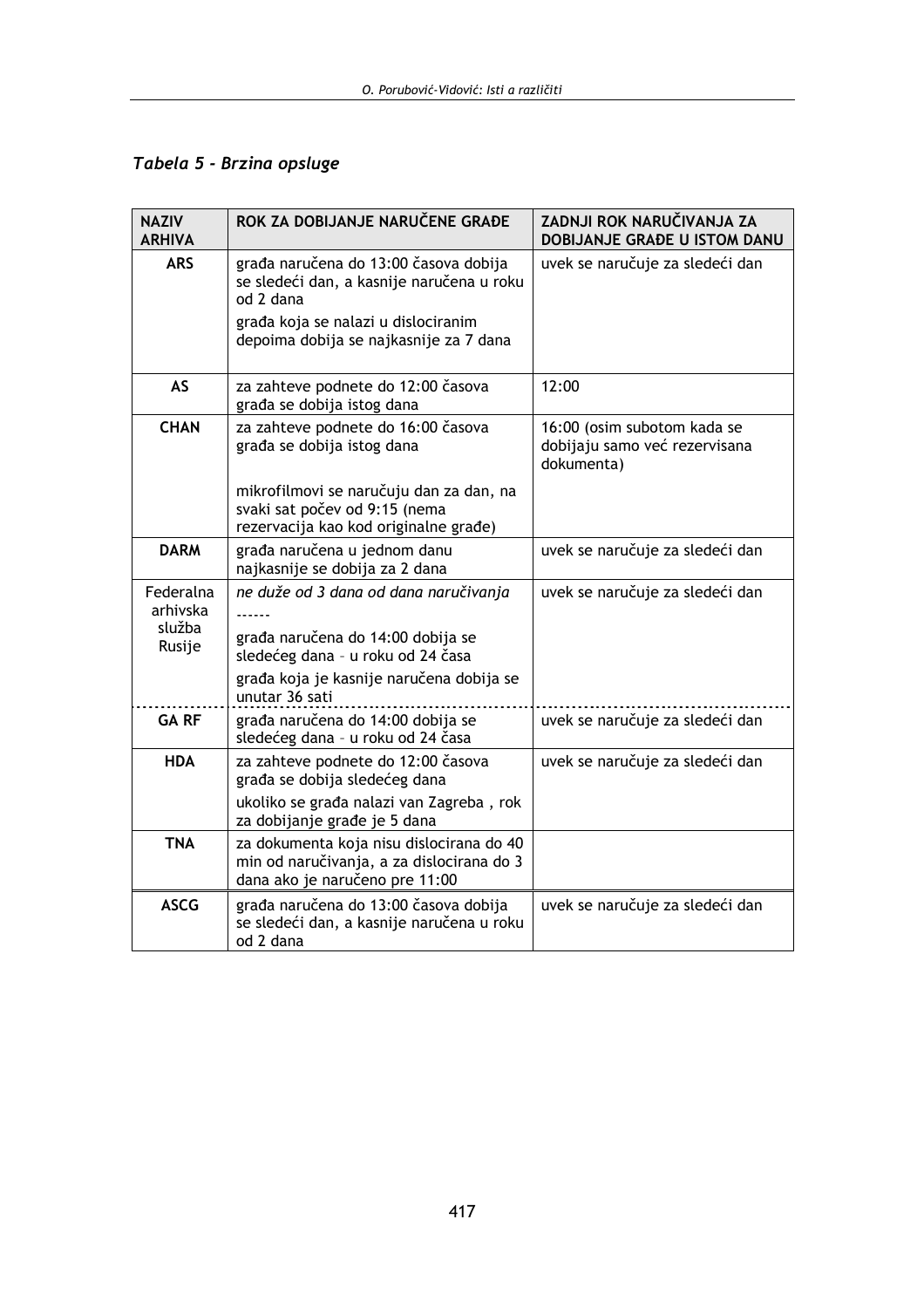# Tabela 6 - Reprodukovanje arhivske građe

| <b>NAZIV</b><br><b>ARHIVA</b>             | MOGUĆA REPRODUKOVANJA                                                                                                                    | OGRANIČENJA/ POSEBNI USLOVI                                                                                                                                                                                                                                                                                                                                                                                                                                                                                                                                                                                                                                                                                                                                                               |
|-------------------------------------------|------------------------------------------------------------------------------------------------------------------------------------------|-------------------------------------------------------------------------------------------------------------------------------------------------------------------------------------------------------------------------------------------------------------------------------------------------------------------------------------------------------------------------------------------------------------------------------------------------------------------------------------------------------------------------------------------------------------------------------------------------------------------------------------------------------------------------------------------------------------------------------------------------------------------------------------------|
| <b>ARS</b>                                | fotokopiranje<br>mikrofilmovanje<br>fotografisanje (fotografije i<br>diapozitivi)<br>presnimavanja video zapisa<br>narezivanje na CD/DVD | "korisnik može naručiti ograničen broj kopija, a rok za izradu zavisi od<br>broja kopija i vrste kopiranja" <sup>22</sup><br>nije moguće kopirati:<br>kompletne fondove<br>katastarske mape (osim kopija)<br>۰<br>planove većih formata od A3 i planove na paus papiru<br>$\bullet$<br>geografske karte većih formata od A3<br>$\bullet$<br>dokumenta sa utisnutim voštenim žigom, rukopisi<br>knjige, osim onih sa cevastim povezom do 2 cm debljine, ali ne<br>$\bullet$<br>formati veći od A3<br>arhivske popise i inventare<br>$\bullet$<br>knjige iz stručne biblioteke<br>(katastarske mape, planove, geografske karte, dokumenta sa voštanim<br>žigom i, knjige moguće je mikrofilmovati, fotografisati ili skenirati, pri<br>čemu je moguće da se to obavi i u sopstvenoj režiji) |
| AS                                        | snimanje<br>fotokopiranje                                                                                                                | ▶ korisnik može samo jednom da fotokopira istu građu<br>Simmanje se vrši 2 puta nedeljno a fotokopiranje svaki dan<br>usluge se naplaćuju unapred<br>Ukoliko istraživač - korisnik želi da arhivsku građu reprodukuje nekom<br>tehnikom sa kojom Arhiv ne raspolaže, trebovana arhivska građa može se<br>izneti radi reprodukovanja izvan Arhiva, uz pratnju radnika Arhiva, koji<br>prisustvuje reprodukovanju. Građa se mora vratiti u toku istog radnog dana<br>u depo Arhiva.                                                                                                                                                                                                                                                                                                         |
| <b>CHAN</b>                               | fotokopiranje<br>mikrofilmovanje<br>fotografisanje                                                                                       | ima poseban dodatak pravilnika koji se bavi fotokopiranje<br>ukoričeni inventari i priručnici ne mogu se fotokopirati<br>radnik čitaonice odobrava fotokopiranje svakog dokumenta pojedinačno u<br>skladu sa staniem dokumenta<br>rokovi isporuke : fotokopiuranje 3 nedelje do 2 meseca<br>dubliranje postojećih mf mesec i po<br>mikrofilmovanje 3 nedelje<br>fotografisanje mesec dana                                                                                                                                                                                                                                                                                                                                                                                                 |
| <b>DARM</b>                               | fotokopiranje<br>mikrofilmovanje<br>skeniranje                                                                                           | max broj kopija za prijavljenu temu je 150, a za potrebe državnih i naučnih<br>institucija i za naučne projekte usluga se prilagođava saglasno potrebama i<br>mogućnostima Arhiva:<br>ukoliko istraživač - korisnik želi da arhivsku građu reprodukuje nekom<br>tehnikom sa kojom Arhiv ne raspolaže, trebovana arhivska građa može se<br>izneti radi reprodukovanja izvan Arhiva, uz pratnju radnika Arhiva, koji<br>prisustvuje reprodukovanju. Građa se mora vratiti u toku istog radnog dana<br>u depo Arhiva.                                                                                                                                                                                                                                                                        |
| Federalna<br>arhivska<br>služba<br>Rusije | izrada pozitiva filmskih dokumenata                                                                                                      | > za iznošenje kopija neophodna posebna dozvola, za više kopija moguć<br>poseban dogovor<br>► kopiranje fondova i zbirki u punom obimu vrši se na osnovu odobrenja<br>rukovodstva arhiva<br>ne odobravaju se narudžbe za kopiranje dokumenata koji se mogu fizički<br>oštetiti prilikom kopiranja, niti dokumenata koji su u lošem fizičkom<br>stanju<br>▶ kopiranje neobjavljenih inventara, kataloga, kartoteka, baza<br>podataka i drugih arhivskih priručnika u punom obimu po narudžbi<br>korisnika se ne dozvoljava<br>bobim kopiranja određuje rukovodstvo arhiva                                                                                                                                                                                                                  |
| <b>GA RF</b><br><b>HDA</b>                | fotokopiranje<br>mikrofilmovanje<br>fotokopiranie                                                                                        | 200 kopija godišnje<br>pojedinom korisniku dopušteno je da na fotokopir aparatu izradi 100 kopija                                                                                                                                                                                                                                                                                                                                                                                                                                                                                                                                                                                                                                                                                         |
|                                           | mikrofilmovanje                                                                                                                          | mesečno<br>nije dopušteno izrađivati kopije informativnih sredstava, celovitih<br>arhivskih fondova ili zbirki kao ni njihovih većih delova                                                                                                                                                                                                                                                                                                                                                                                                                                                                                                                                                                                                                                               |
| TNA                                       | fotografisanje<br>mikrofilmovanje<br>skeniranje<br>štampanje skeniranih dokumenata<br>narezivanje na CD/DVD                              | pre odpočinjanja reprodukovanja radi se okvirni predračun cene sa<br>kojom se upoznaje naručilac<br>Arhiv zadržava pravo da originalnu građu kopira na način koji smatra<br>najprihvatljivijim s obzirom na vrstu i stanje građe                                                                                                                                                                                                                                                                                                                                                                                                                                                                                                                                                          |
| <b>ASCG</b>                               | fotokopiranje<br>skeniranje<br>štampanje skeniranih dokumenata<br>narezivanje na CD/DVD                                                  | Ukoliko istraživač - korisnik želi da arhivsku građu reprodukuje nekom<br>tehnikom sa kojom Arhiv ne raspolaže, uz posebno odobrenje direktora<br>Arhiva ta arhivska građa može se izneti radi reprodukovanja izvan Arhiva, uz<br>pratnju radnika depoa, a mora se vratiti u toku istog radnog dana u depo<br>Arhiva.                                                                                                                                                                                                                                                                                                                                                                                                                                                                     |

 $\overline{a^2}$  Gašper Šmit, Upotreba arhivske građe u Arhivu Republike Slovenije.- u Arhivska praksa 5, Tuzla, 2002, str. 159.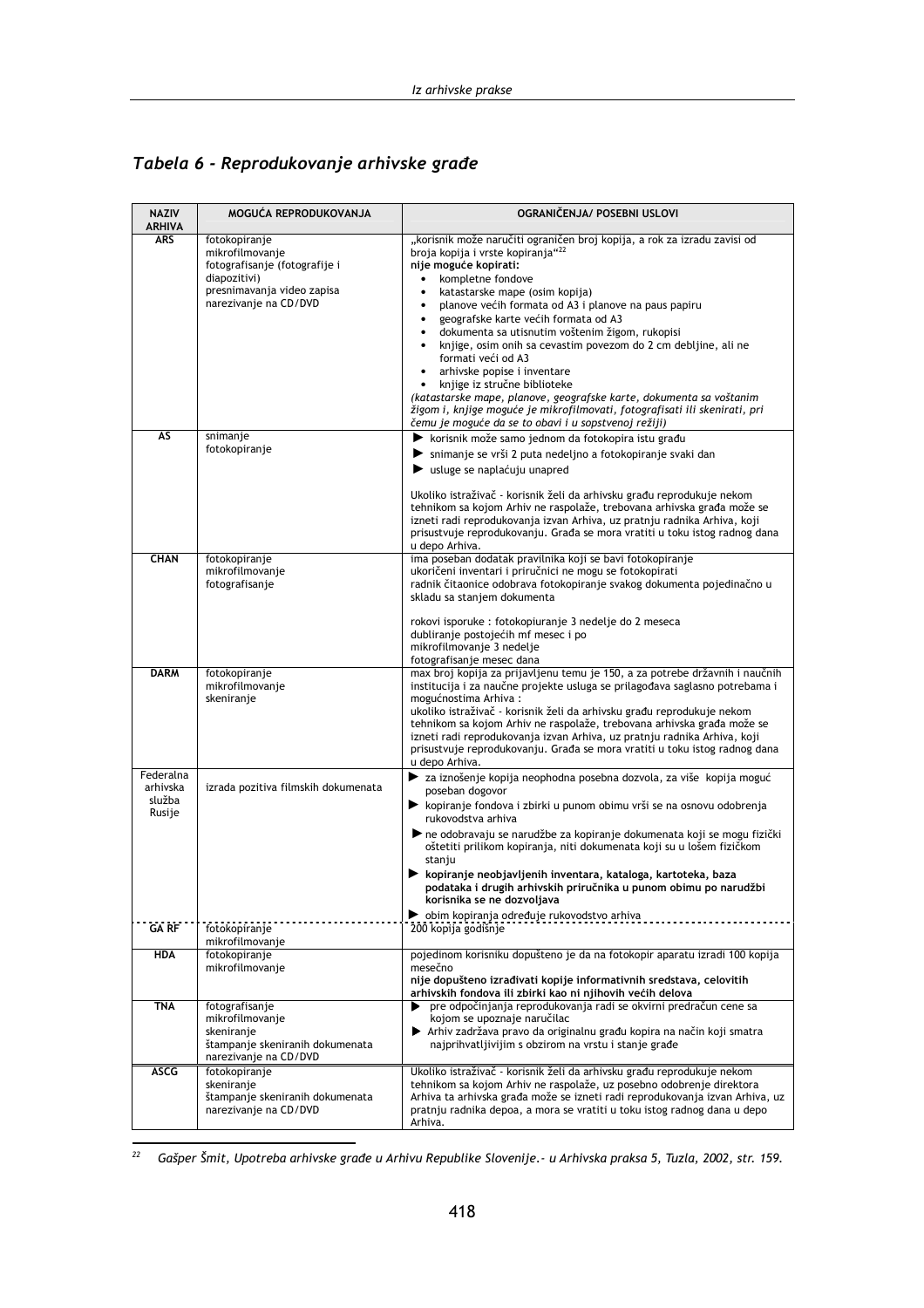|  |  | Tabela 7 - Korišćenje sopstvene opreme |  |  |  |
|--|--|----------------------------------------|--|--|--|
|--|--|----------------------------------------|--|--|--|

| <b>NAZIV</b><br><b>ARHIVA</b>             | <b>MOGUĆNOST</b><br><b>KORIŠĆENJA</b><br><b>SOPSTVENE OPREME</b>                                                         | USLOVI KORIŠĆENJA SOPSTVENE OPREME                                                                                                                                                                                                                                                                                                                                                                                                                                                                                                                                         |
|-------------------------------------------|--------------------------------------------------------------------------------------------------------------------------|----------------------------------------------------------------------------------------------------------------------------------------------------------------------------------------------------------------------------------------------------------------------------------------------------------------------------------------------------------------------------------------------------------------------------------------------------------------------------------------------------------------------------------------------------------------------------|
| <b>ARS</b>                                | lap top                                                                                                                  | za svu opremu, sem lap topa, neophodno je posebno<br>odobrenje                                                                                                                                                                                                                                                                                                                                                                                                                                                                                                             |
| AS                                        | pravilnikom nije<br>predviđeno                                                                                           | pravilnikom nije predviđeno                                                                                                                                                                                                                                                                                                                                                                                                                                                                                                                                                |
| <b>CHAN</b>                               | upotreba skenera i<br>fotoaparata je bila<br>zabranjena, a od 5<br>januara 2004 korisnici<br>mogu sami da<br>fotografišu | mora se rezervisati, a besplatno je<br>pod nadzorom radnika arhiva slikati - bez blica<br>▶ pon-petak 9 :15-16 :40<br>sub 9:15 - 13:00<br>$\blacktriangleright$ (ima mesta 1 istraživača)<br>po istraživaču max 3 sata dnevno u jednom danu<br>▶ poslednja rezervacija je za 15:30<br>A ako se ne pojavi 30min. drugi istrazivač može<br>koristiti<br>► zabranjeno je slikanje u samoj čitaonici na mestu<br>istraživanja                                                                                                                                                  |
| <b>DARM</b>                               |                                                                                                                          |                                                                                                                                                                                                                                                                                                                                                                                                                                                                                                                                                                            |
| Federalna<br>arhivska<br>služba<br>Rusije | u izuzetnim<br>slučajevima kada ne<br>postoje tehničke<br>mogućnosti arhiva:<br>skeneri<br>fotoaparati<br>videokamere    | u izuzetnim slučajevima, obavlja se u posebnim<br>prostorijama i pod nadzorom zaposlenog iz čitaonice                                                                                                                                                                                                                                                                                                                                                                                                                                                                      |
| <b>GARF</b>                               |                                                                                                                          |                                                                                                                                                                                                                                                                                                                                                                                                                                                                                                                                                                            |
| <b>HDA</b>                                | lap top                                                                                                                  |                                                                                                                                                                                                                                                                                                                                                                                                                                                                                                                                                                            |
| <b>TNA</b>                                | lap top<br>palm računari<br>kamera<br>mobilni telefon<br>MP3                                                             | ► moguće je kopiranje samo jednog dela građe, nije<br>dozvoljeno fotografisanje građe koja je u lošem<br>stanju, građa koja je mikrofilmovana ili već<br>postoji u elektronskoj formi, građa za koju Arhiv<br>nije dobio copyright pravo,<br>► za potrebe kopiranja dozvoljeno je unošenje svih<br>pobrojanih aparata u definisanim zonama, pod<br>uslovom da se koristi "bešuman" mod, bez blica,<br>da ne uznemirava ostale korisnike uz prethodnu<br>prijavu radniku čitaonice<br>► ukoliko se koriste kamere, nije dozvoljeno<br>snimanje video zapisa, moguće je samo |
|                                           |                                                                                                                          | fotografisanje<br>> korišćenje sopstvene opreme je besplatno                                                                                                                                                                                                                                                                                                                                                                                                                                                                                                               |
|                                           |                                                                                                                          | > za korisnike je obezbeđeno ukupno 11 stativa<br>(stativi se ne mogu rezervisati unapred)                                                                                                                                                                                                                                                                                                                                                                                                                                                                                 |
| <b>ASCG</b>                               | lap top i digitalni<br>fotoaparat                                                                                        | unošenje u čitaonicu i korišćenje dozvoljeno samo uz<br>odobrenje radnika čitaonice                                                                                                                                                                                                                                                                                                                                                                                                                                                                                        |